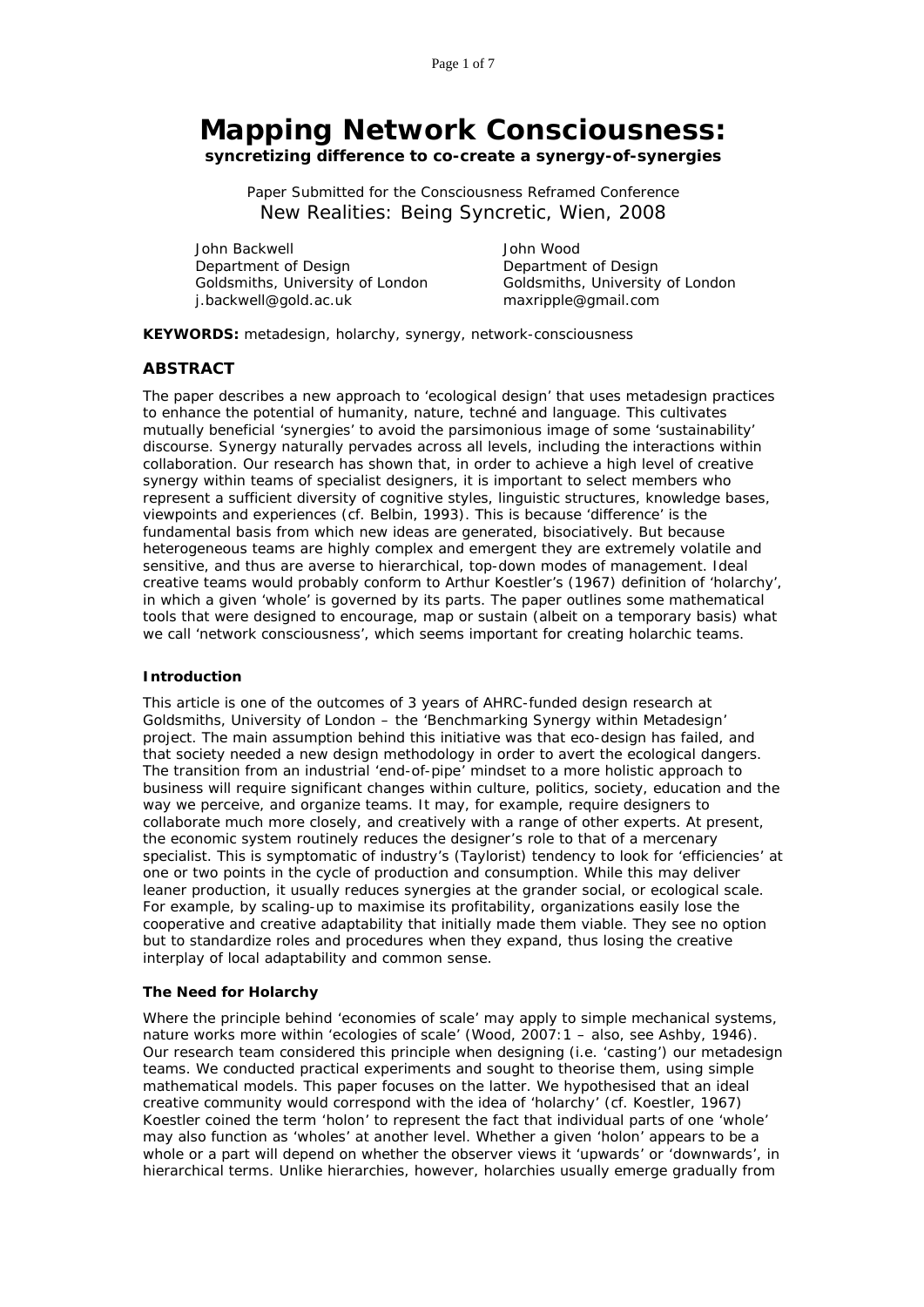the bottom up. In terms of a team, player, or agent, within a given 'whole' (or 'holon') must be able, at least for short segments of space and/or time, be able to feel more accountable to the common weal (whole) than to their immediate, or individual selfinterest. In developing a practical system for creative teamwork we coined the term 'network consciousness' as a way to account for different states of collective knowing. Here, for practical reasons, the word 'consciousness' is defined using Marvin Minsky's (1988) reductionist model of self-awareness.

#### **The Idea of 'Network-Consciousness'**

Holarchies co-evolve; therefore effective holarchic design organization may require society to work towards a multiplicity of co-creative synergies. This poses some methodological challenges for researchers. 'Network consciousness' describes a field of shared knowing that, in human terms, is beyond simple atomistic description. Before the advent of digital discourse, human understanding probably resembled fields of co-knowing, rather than matrices of atomistic facts or quantities. (See Bert Hellinger, in Udall, 2008). However, in the quest for an expedient technological framework Marvin Minsky refuted the idea that humans are highly conscious, declaring that consciousness is merely a 'low-grade system for keeping records' (cf. Horgan, 1993). This offers a practicable, albeit clumsy means of auditing the way that holarchies evolve. We use Leonhard Euler's (1707-1783) famous schema for mapping 'agents' and their relations uses dots (vertices) and lines (edges). This enables us to represent agents, or attributes of agents, by nodes, and their relations as lines. It enables us:

- a) To measure the 'distance' or 'relational weight' (e.g. level of communicational inconvenience between nodes
- b) To measure the ratio of structurally coupled nodes to others
- c) To check the delays between their exchanges
- d) To check the intensity of their exchanges
- e) To evaluate how 'out of phase' ('off the beat') they are
- f) To check the number of ongoing interactions undertaken by a given node at any given time?

Our research team developed its first consciousness-mapping prototype (Backwell, 2007) , based on an analysis of the properties and interactivity of individuals, entities, agencies and/or artefacts etc that were found to coexist within earlier experimental group studies. Such a tool may help to identify missing, redundant or antagonistic nodes in the quest for synergy. The system does not yet record the lifespan of synergistic phenomena, although this is likely to be vital to the way that holarchies evolve.

The prototype comprises three key development phases:

**Phase 1 –** Isolating the nodes and defining the group.

*Agent selection*

- Setting conditions aimed at testing for synergy
- Providing the environment for establishing the nature and form of both the group and its internal nodal 'partnerships'.

**Phase 2 –** Describing internodal relationships in terms of:

*Simple Interactional analysis* 

- Recording transactional relationships *matrix analysis*
- Strength and quality of relationships *vectors and scalars*
- Competitive & cooperative behaviours *linear programming*
- Simulated holistic performance *multi-agency game theory*

*Complex Interactional analysis*

- Working with the imprecise *crisp and fuzzy logic*
- Macro to Micro-view (sub-groups and sub-nodes) *self-similar functions*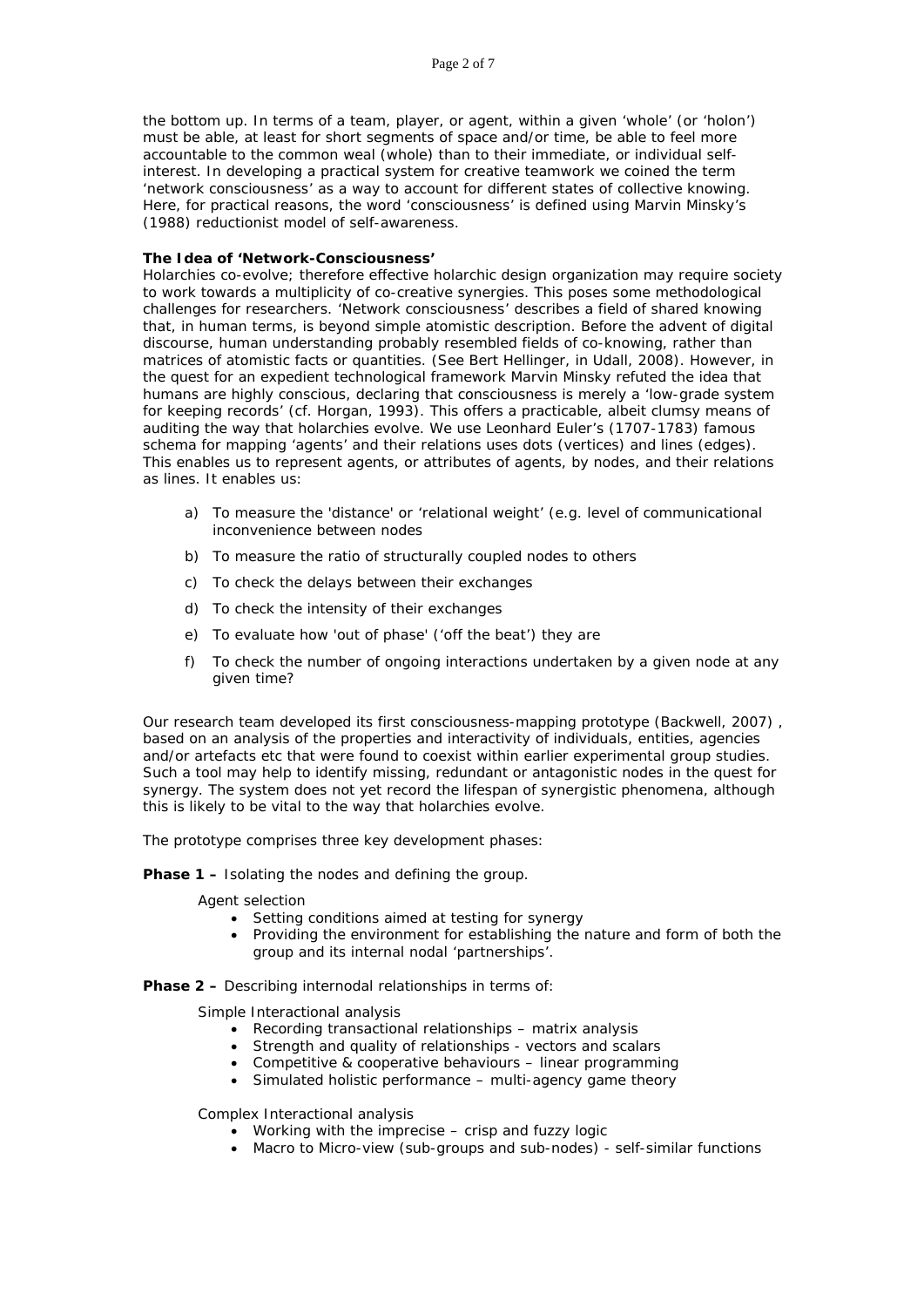#### **Phase 3 –** Utilising emergent auspicious patterns

*Seeking 'synergy predictive' tools* 

- Establishing preferred matrix profiles and families
- Functions that define specific relationships
- Defining game-play rules

# **Example (from Phase 2):**

## **Simple Interactional analysis - recording transactional relationships**

The initial aim was to determine and record whether a relationship,  $x \leftrightarrow y$ , exists between members or agents in the network. We used a simple arithmetic to calculate how many mutual relationships  $(R_m)$  a given number of agents (n) could afford:

$$
R_m = \frac{n(n-1)}{2}
$$

When extended to view  $x \rightarrow y$  and  $y \rightarrow x$  as distinct relationships  $(R_d)$ , then:

$$
R_d = n(n-1)
$$

Where the 'self-reflexive' element,  $x \rightarrow x$ , is to be considered a relationship,  $(R_s)$ , then:

$$
R_s = n^2
$$

Figure 1 represents the presence of each node's 'need' for an unspecified unit of resource, as perceived by the others. This approach is inspired by the 'relonics' methodology devised by Vadim Kvitash (cf. Kvitash & Gorodetsky, 2003). In our system, all 'needs' are mapped as equivalent values, whether or not they can be met within the system.



#### **Figure 1**

2-D holistic map of the '*Needs and Resource demands*' determined within an experimental test group. Arrow indicates 'Has need of", thus: i) **A** needs something that might be supplied by **B**; ii) **C** and **D** each needs something that might, in principle, be 'suppliable' by the other.

The map provides a holistic sketch of needs/demands that enables us to input particulate data and make relevant inferences. Note that 'demand' here refers to the level of demand upon a resource experienced by the potential supplier. Mapping it as a circle with nodes on the circumference makes it easy to read, but difficult to compute. When the number of nodes increases, the ratio of nodes to (possible) relations among them rises exponentially. Instead of a circle we used a matrix format that facilitates systematic analysis using digital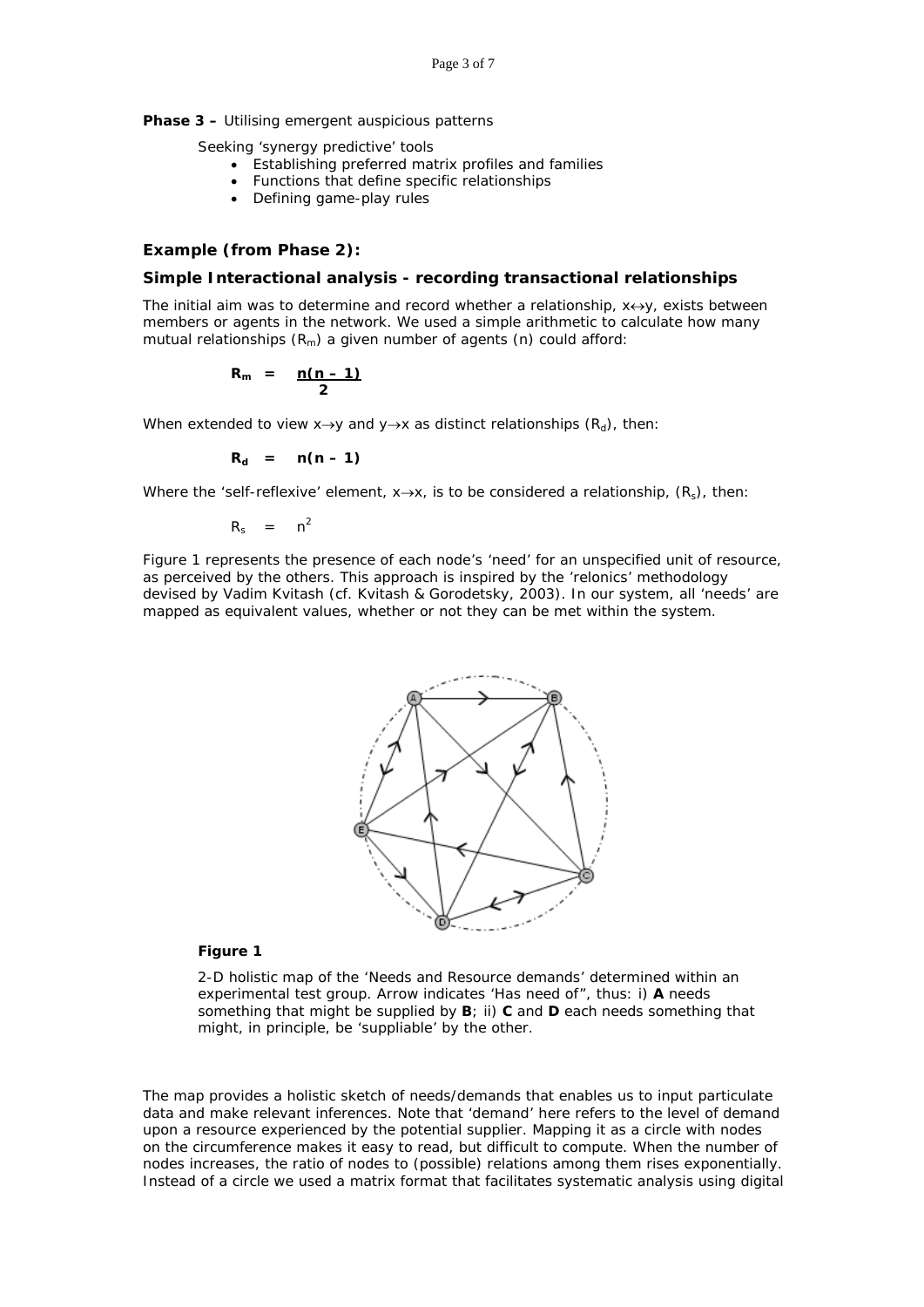#### Page 4 of 7

tools such as a computer spreadsheet. As before, each relationship in the context of the group is identified as transactional in the sense that each node is defined, to some extent, by its 'need' for other nodes. This can be specified precisely, irrespective of a response that might signify the existence of a reciprocal relationship (whether benign, or otherwise) between those nodes. Thus a relationship diagram of a network or team focuses largely upon the nodes and depicts levels of neediness and intensity of demand (see Figure 2).



#### **Figure 2**

Matrix representation of the 2D holistic map (Figure 1)

This enables us to map all possible configurations that link any agent to any other.

It also records the number of output/input channels i.e. need/demand relationships respectively. Thus the matrix offers three interpretive views:

- i) A numerical holistic profile,
- ii) A distributive needs profile
- iii) A distributive demand profile.

Importantly, where the circle map does not easily show self-reflexivity, the matrix does, because it registers each player twice, with 'needs' in the horizontal axis and 'resources' in the vertical axis. Self-reflexivity is a vital aspect of complex systems. Maturana and Varela's notion of 'autopoiesis', for example, implies that, to some extent, living systems create themselves. Also, post-Socratic understandings of the 'self' have increasingly emphasised the importance of self-awareness, or self-consciousness. For this paper, analysis is illustrated using Ns only, although the same principles apply equally well to N\$.

Each matrix provides for the extraction of column and row summations, need / resource matrices respectively. Transposition of the *need* matrix enables a need/resource profile matrix to be derived as shown in Figure 3.

| $ndS =$ |  |  |                                                                                       |  |
|---------|--|--|---------------------------------------------------------------------------------------|--|
|         |  |  |                                                                                       |  |
|         |  |  | A B C D E<br>n $\begin{bmatrix} 3 & 5 & 3 & 4 & 3 \\ 4 & 2 & 4 & 4 & 4 \end{bmatrix}$ |  |
|         |  |  |                                                                                       |  |
|         |  |  |                                                                                       |  |
|         |  |  | n/d [0.75 2.5 0.75 1 0.75]                                                            |  |

#### **Figure 3**

Profile matrix of 'need' (of resources held by others) with the 'demand' (from others upon own resources)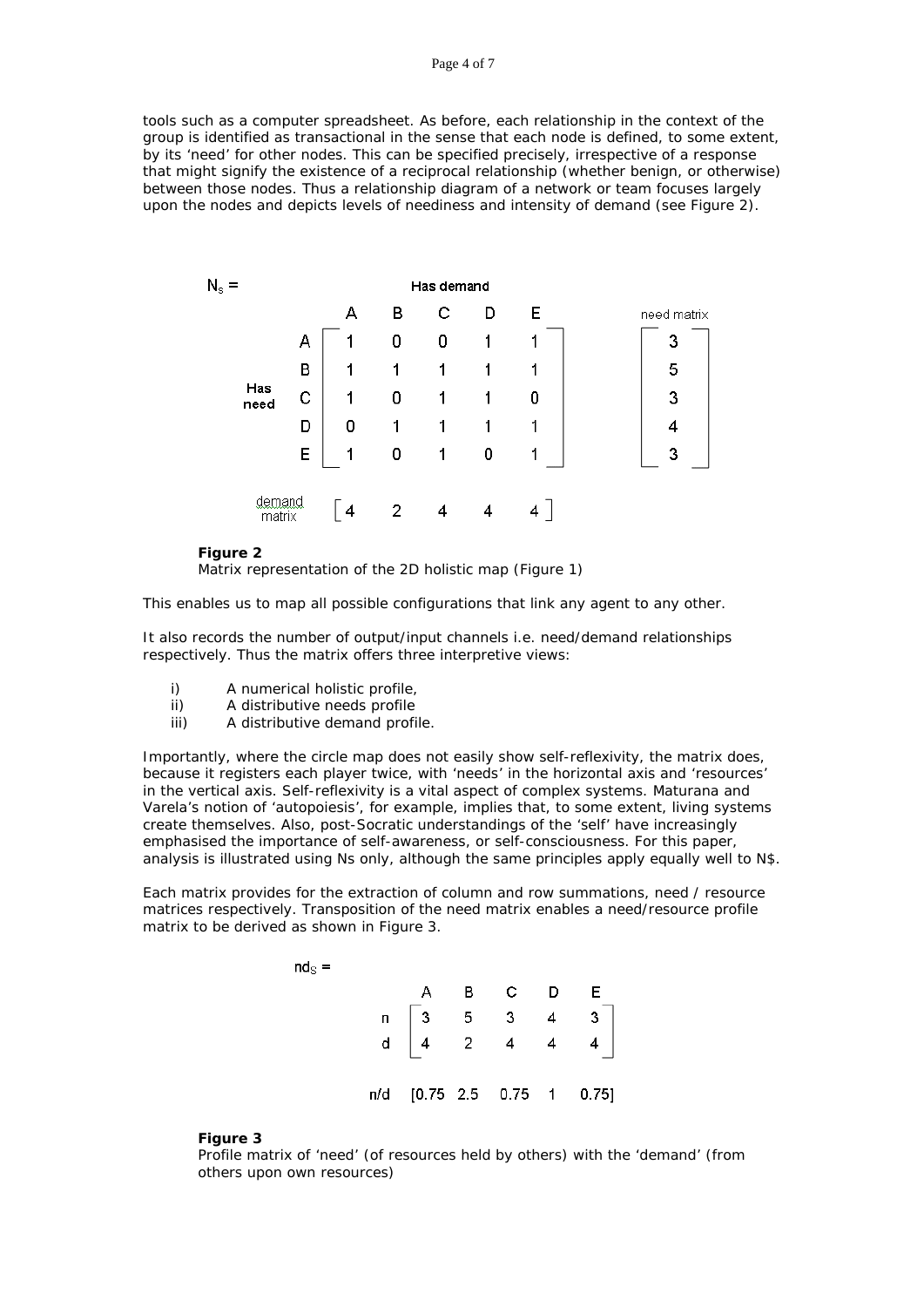Yet another distillation provides 'resource drain' (n/d) distributions for the group. The table below considers value combinations and provides four potentially useful nodal coefficients. Note also that the inverse provides a 'contributory' indicator (d/n).

|                                    | 'Supplier'                                   | 'Syphon'                                                               | 'Player'                                                                          | 'Ghost'                                                                                         |
|------------------------------------|----------------------------------------------|------------------------------------------------------------------------|-----------------------------------------------------------------------------------|-------------------------------------------------------------------------------------------------|
| <b>Need</b><br>'engagement'<br>(n) | 0 (residual)                                 | mean / high                                                            | Mean                                                                              | 0 (residual)                                                                                    |
| Demand<br>'engagement'<br>(d)      | Mean / high                                  | 0 (residual)                                                           | Mean                                                                              | 0 (residual)                                                                                    |
| n/d factor                         | v. low                                       | v. high                                                                | near 1                                                                            | 0 (residual)                                                                                    |
| Nodal profile                      | • Low group<br>affinity<br>• External agent? | • Resource drain<br>• Low contributor<br>$\bullet$ Group<br>dependency | • Potentially a<br>highly<br>interactive<br>component<br>• Strong group<br>member | • Non-participant<br>$\bullet$ Can be<br>seemingly<br>extracted from<br>group without<br>effect |

The trial group presents four possible states of the 'players', one particularly strong and one potential 'syphon'.

## **The Need to Understand How Teams Work**

There are many factors that are important to the success of a creative, commercial, cooperative network, or team. These include their openness as systems, their responsiveness to change, the level of trust that pertains within them, and the appropriateness of their scale (Bussracumpakorn, 2006). Moreover, different specialists are likely to use different specialist languages for the same problem. In our project we wanted to convert these possible lines of disciplinary demarcation into a viable basis for creating entirely new horizons of possibility. In trying to develop methods that would work in a western context we postulated that synergy can be increased (cf. Nieuwenhuijze & Wood, 2006), when the following four capabilities can become co-dependent and, or integrated:

#### **1) When Agents Can Acknowledge Their Individual Autonomy**

 i.e. When each agent is sharply aware of, and can 'steer', his, or her own identity, viewpoint and capabilities.

**2) When Agents Can Co-Create Interpersonal Relations**  i.e. when agents are sharply aware of the emerging, and iterating relationship/s between, or among them. This is roughly equivalent to the emergence of 'structural coupling' (cf. Maturana & Varela, \*)

## **3) When Teams Can Acquire, and Sustain Network-Consciousness**  When the sum of inner/inter-active relations of the team/group are strong enough to enable it to manage itself as a whole

**4) When Network-Consciousness is Sufficient to Perform External Tasks**  When the collective agency transcends its focus on self-identity to become able to facilitate purposive innovation beyond its boundaries.

Lynn Margulis (1998) challenged the established Darwinian emphasis on competition, showing that the logic of evolutionary development also advanced through co-operation, interaction, and mutual dependence among organisms.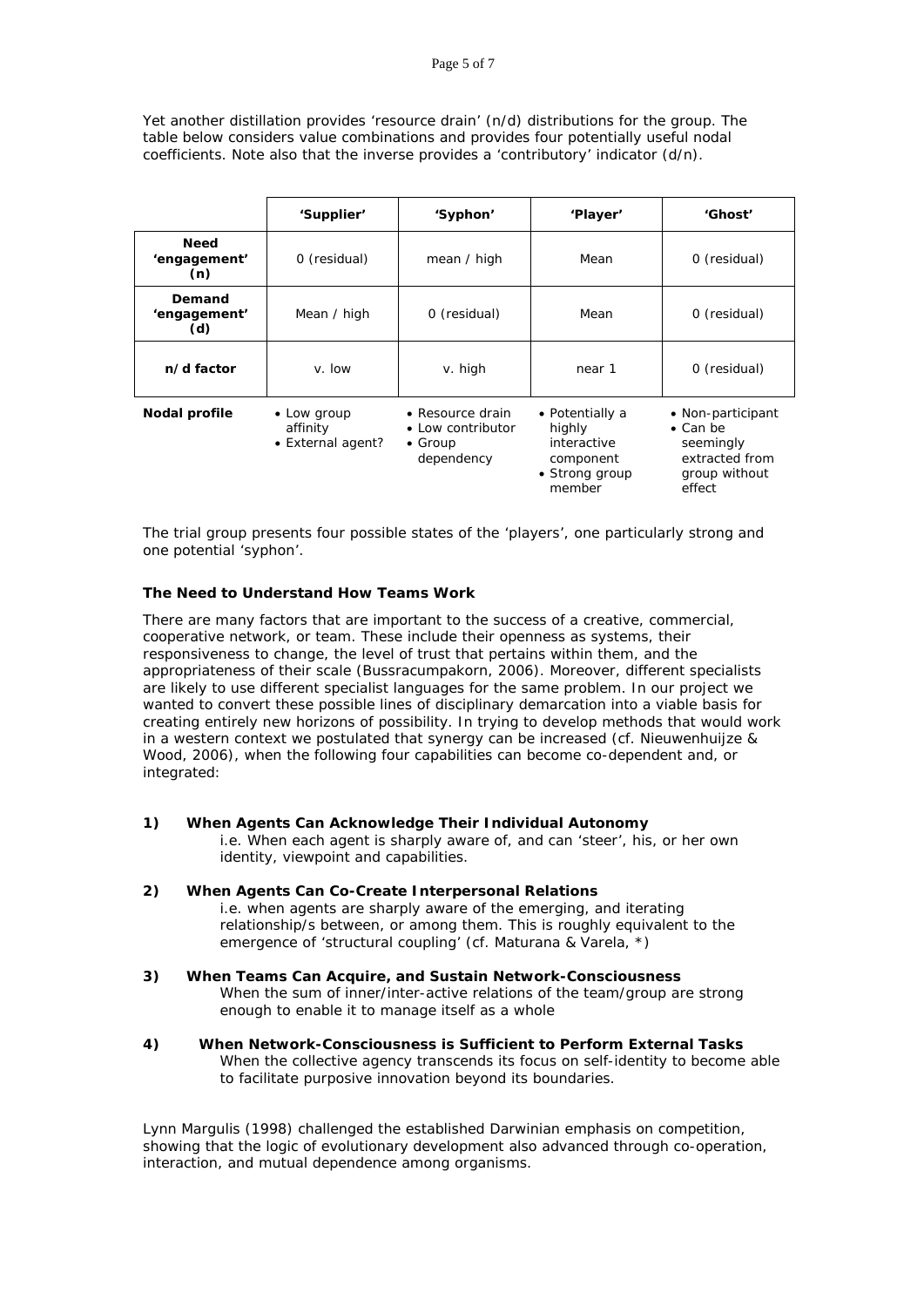This type of argument is usually illustrated as paired relations, as though isolated from other such relations:

- *Mutualism* describes the relationship between different (e.g. species) individuals that benefit both.
- *Commensalism* describes a similar relationship, but where one benefits and the other is neither harmed nor helped.
- *Parasitism* is where one party benefits at the expense of the other.

Each is thus depicted (as above) as a single relationship that can be interpreted from two perspectives. However, using the mathematics of Euler (1751) as interpreted by Fuller (1975) we find that, by combining two such paired systems we may create six times the possible outcomes, with 12 perspectives (Wood, 2007; 2007:1), thus reflecting the more complex set of conditions of a real habitat, or milieu. The next stage of our research will be to design a generic matrix format that can be used as a fractal to metadesign the whole system. Designing the fractal form will be a decisive step in setting up a holarchy, and in seeding the emergent outcomes that it might afford.